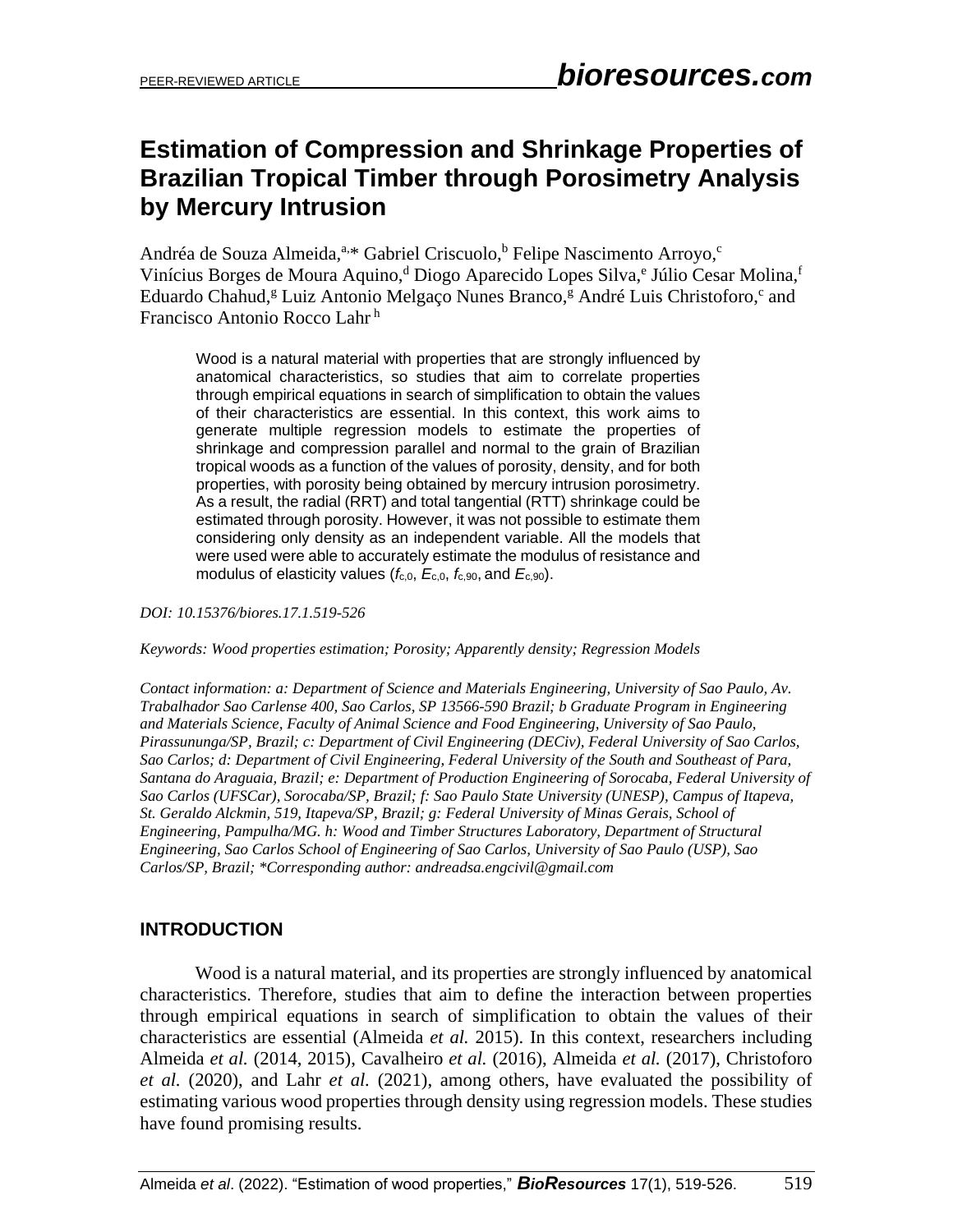Cavalheiro *et al.* (2016) evaluated the possibility of estimating the wood dimensional stability as a function of density. Wood species from the coniferous and dicotyledonous groups were analyzed. The results indicated the absence of a behavior pattern between the density and dimensional stability properties, making it impossible to establish significant relationships in the adoption of density as an estimator of these properties. The authors concluded that the differences in anatomical characteristics between species may be the responsible factor for the lack of a behavior pattern between the densities and dimensional stability properties.

Dias *et al.* (2019) studied the influence of the apparent density on the values of radial and tangential shrinkage of wood species. For this, 43 species of Brazilian tropical wood were evaluated, and linear and exponential regression models were applied, with significance and adjustment assessment through analysis of variance (ANOVA). As a result, a low dependence between these variables was shown, not admitting a correlation between the apparent density and the radial and tangential retractions of the species.

Duarte *et al.* (2020) evaluated the possible correlation between the apparent density (AD) of 10 tropical wood species, with densities between 0.4 and 1.1  $g/cm^3$ , and the porosity (P), which was determined using the mercury intrusion technique. Through statistical analysis, they managed to develop the equation " $AD = -1.18P + 1.34$ ," which related the AD with the P with  $R<sup>2</sup>$  equal to 0.88, a value that allowed considering the porosity as good density estimator. However, due to the occurrence of pore obstructions in the technique execution due to mercury intrusion, the validity of the hypothesis could invalidate the correlation equation obtained through this analysis. Thus, Duarte *et al.* (2020) suggested future research that investigated a greater variety of wood species.

Wood shrinkage occurs due to loss of moisture and some wood species tend to collapse their cells during drying. In other words, in addition to normal and tangential shrinkage, these woods undergo shrinkage due to the collapse of their anatomical elements due to the negative tension of water in the wood during the initial stages of the conventional drying oven (Yang and Liu 2021). The tendency to collapse occurs in most wood species, including softwood species, although hardwood species exhibit the most severe collapse (Kaumann 1964a,b; Yang and Liu 2018). Thus, shrinkage constitutes an important factor in the wood industrialization process.

In this context, where it is evident that the density is unable to predict the physicalmechanical properties of wood with great precision, there is a need to include another variable related to certain intrinsic characteristics of each species such as porosity. Therefore, this work aims to use regression models adopting porosity and apparent density as estimation properties (independent variables) of shrinkage and compression parallel and normal to the grains (dependent variables) of Brazilian tropical woods. Multiple variable regression models will also be analyzed to estimate these properties, that is, using porosity and apparent density in the same equation, instead of separately. It is worth noting that the porosity was obtained through the analysis of porosimetry by mercury intrusion.

#### **EXPERIMENTAL**

#### **Materials**

This work analyzed eight species of Brazilian tropical wood: Cedro-Amazonense (*Cedrela spp.*; basic density =0.44 g/cm<sup>3</sup> ; shaft diameter ≤1.5 m), Cedroarana (*Cedrelinga catenaeformis* Ducke; basic density =0.53 g/cm<sup>3</sup> ; shaft diameter ≤2 m), Cambará (*Erisma*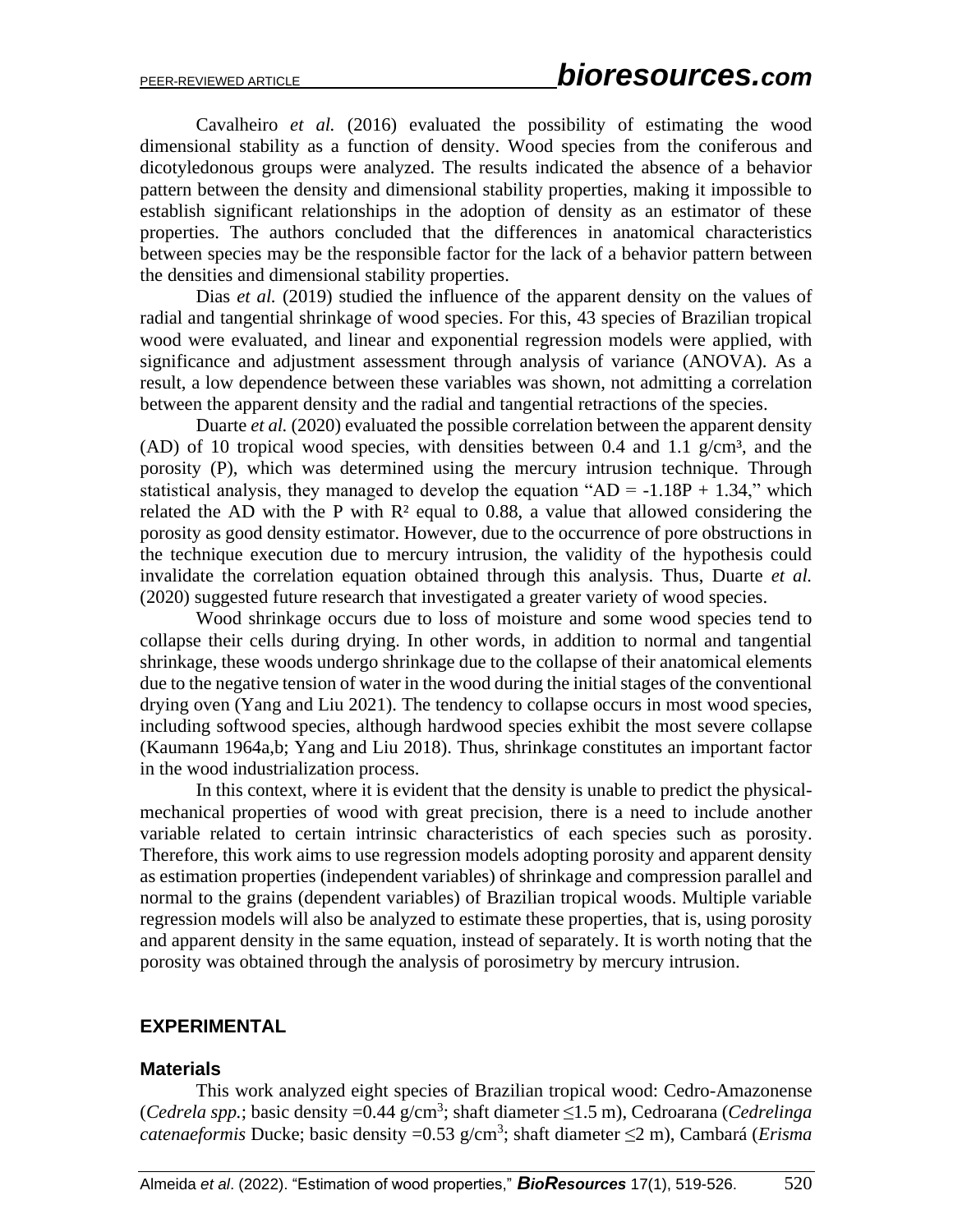*uncinatum* Warm; basic density =0.48 g/cm<sup>3</sup> ; shaft diameter ≤0.8 m), Tatajuba (*Bagassa guianensis;* basic density =0.68 g/cm<sup>3</sup> ; shaft diameter ≤1.8 m), Cupiúba (*Goupia glabra;* basic density =0.71 g/cm<sup>3</sup> ; shaft diameter ≤1.2 m), Jatobá (*Hymenaea spp.;* basic density =0.75 g/cm<sup>3</sup> ; shaft diameter≤ 2 m), Angelim-vermelho (*Dinizia excelsa* Ducke; basic density =0.82 g/cm<sup>3</sup> ; shaft diameter ≤2 m) and Champanhe (*Dipteryx odorata;* basic density =0.82 g/cm<sup>3</sup>; shaft diameter  $\leq$ 1.2 m) (Instituto de Pesquisas Tecnológicas 2021). The wooden pieces, over 50 years of age, were supplied by the Northern Timber Industries Union of the State of Mato Grosso, SINOP, Brazil.

#### **Methods**

All the tests that were carried out to determine the physical and mechanical properties of the wood samples were performed at the Wood and Timber Structures Laboratory (LaMEM), of the Structural Engineering Departments, of the Sao Carlos School of Engineering (EESC/USP), State of São Paulo, Brazil. The eight species that were investigated came from homogeneous lots, and they were duly stocked in compliance with the NBR 7190 (1997) in Annex B, which provides, among other points, the positioning of sawn wood in a way that facilitates the passage of air between the pieces in a place protected from sun and rain, as well as humidity control until parts reach levels close to twelve percent. Obtaining the properties of apparent density  $(\rho_{12\%})$ , modulus of elasticity  $(E_{c0})$  and resistance  $(f_{c0})$  to compression parallel to the grains, normal compression to the grain (modulus of elasticity  $(E_{c90})$  and resistance  $(f_{c0})$ , total radial shrinkage (RRT), and total tangential shrinkage (RTT) of these species were obtained as recommended in Appendix B "Determination of the properties of wood for structural design", of the ABNT standard NBR 7190 (1997).

It should be noted that the characteristic value obtained on the set of compressive strength values in the direction parallel to the fibers  $(f_{c0})$  is responsible for placing the wood species in one of the 4 strength classes [C20 (20  $\leq f_{c0k}$  < 30 MPa), C3 (30  $\leq f_{c0k}$ <40 MPa), C40 (40  $\leq f_{c0k}$  < 60 MPa), C60 ( $f_{c0k} \geq 60$  MPa)] for the hardwood group. In equation 1,  $f_1$ ,  $f_2$  to  $f_n$  denote the compressive strength values in ascending order of the 12 (n) test specimens tested for each species.

$$
f_{c0k} = Max \begin{cases} f_1 \\ 0.7 \cdot \frac{\sum_{i=1}^{n} f_1}{n} \\ 1.1 \cdot (2 \cdot \left[ \frac{f_1 + f_2 + \dots + f_{\left(\frac{n}{2}\right) - 1}}{\left(\frac{n}{2}\right) - 1} \right] \end{cases} \tag{1}
$$

The moisture content (U) of the specimens at the time of the tests was obtained using the Marrari M5 contact moisture meter (10.73  $\leq U \leq 12.22\%$ ). The resistance and stiffness properties were corrected to the standard moisture content of wood of 12%, as prescribed in the referred regulation. Thus, 12 specimens were tested for each investigated property, in addition to the porosity values (Por), in which two determinations were made per wood species. Due to material availability, the  $E_{c90}$  and  $f_{c0}$  values were not measured for the Cedroarana, Tatajuba, and Cupiúba wood species. The mechanical tests were performed on an Amsler universal testing machine (São Carlos, Brazil), with a capacity of 25 tons.

The tests for the porosity determination were conducted in a 9320 Micromeritics PoreSizer 9320 (Norcross, GA, USA), with a pressure capacity of 200 MPa. The PoreSizer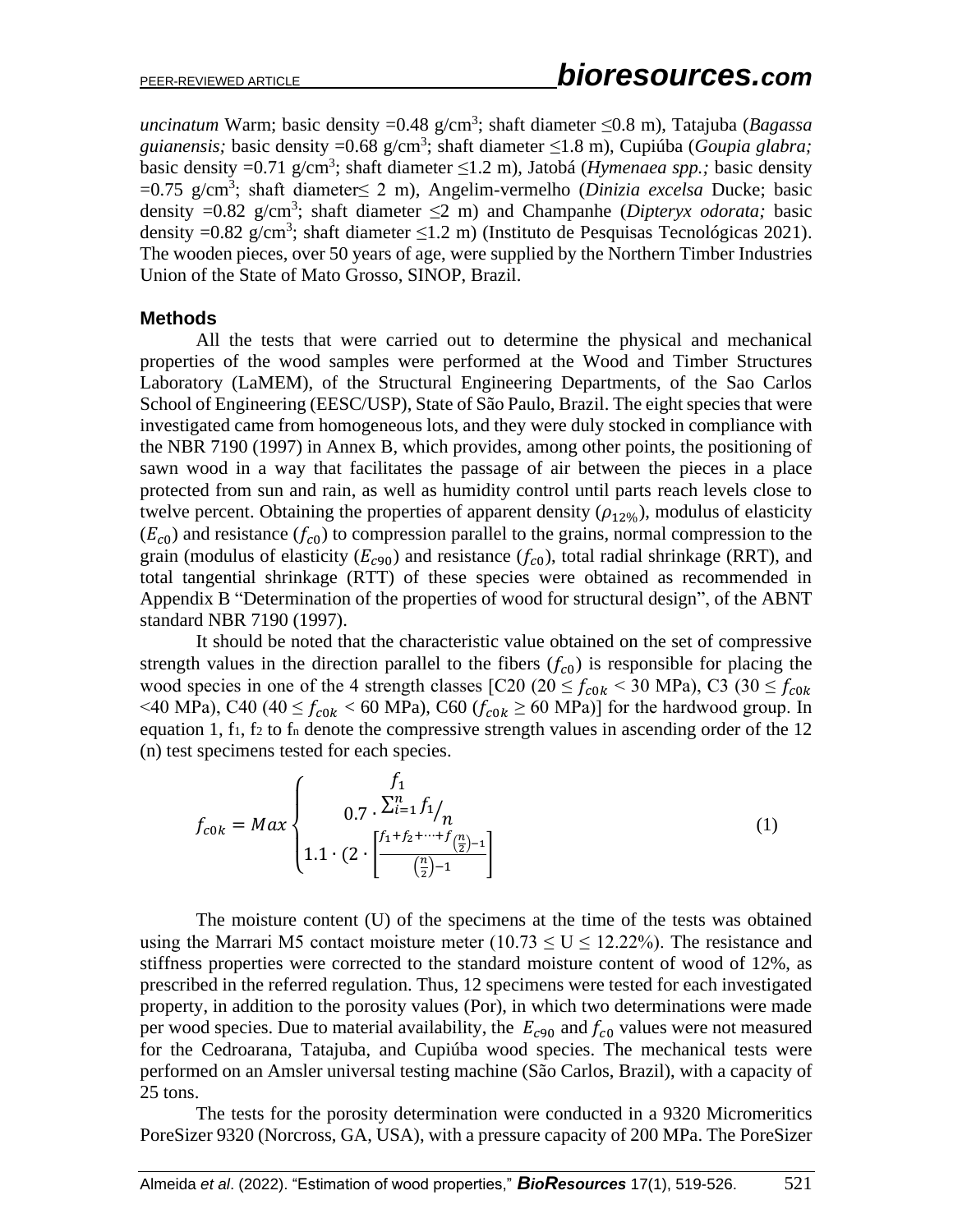was owned by the Sao Carlos Institute of Physics, USP. The parameters used in the test consisted of mercury with a surface tension of 0.494  $g/cm^2$ , a density 13.533  $g/mL$ , a contact angle of forward and reverse at 130°, and a balance time between low and high pressure of 10 s. The 130° angle was adopted for the forward and reverse contact angle, as suggested by the Micromeritics equipment software. Two samples were tested per batch. The samples were 2 cm in height and 1 cm<sup>2</sup> in area, and they were dried in an oven for 24 h at 50 °C with air circulation prior to testing.

The test results were evaluated with the aid of the Mathcad software version 15 (Cambridge, MA, USA). The regression models (linear and non-linear) comprised a free variable and to two ( $\beta_0$ ,  $\beta_1$ ) and three ( $\beta_0$ ,  $\beta_1$ ,  $\beta_2$ ) parameters, expressed by Eqs. 2 to 9. These were used to estimate the six other properties (*Y*) that were investigated in this study.

$$
Y = \beta_0 \cdot X + \beta_1 \tag{2}
$$

$$
Y = \beta_0 \cdot \ln(X + \beta_1) + \beta_2 \tag{3}
$$

$$
Y = \beta_0 + \beta_1 \cdot \ln(X) \tag{4}
$$

$$
Y = \beta_0 \cdot X^{\beta_1} + \beta_2 \tag{5}
$$

$$
Y = \beta_0 \cdot X^{\beta_1} \tag{6}
$$

$$
Y = \beta_0 \cdot e^{\beta_1 \cdot X} \tag{7}
$$

$$
Y = (\beta_0 + \beta_1 \cdot X)^2 \tag{8}
$$

$$
Y = \beta_0 + \beta_1 \cdot X^2 + \beta_2 \cdot X^3 \tag{9}
$$

The mean absolute percentage error (MAPE), calculated by Eq. 10, was used as the criterion (lowest error) for choosing the most accurate model (2 out of 9) by estimated property. The regression variation coefficient (CV) was obtained with Eq. 11 and the coefficient of determination  $(R<sup>2</sup>)$  was obtained by Eq. 12, the latter measuring the adjustment quality.

$$
MAPE(\%) = 100 \cdot \frac{1}{n} \cdot \sum_{i=1}^{n} \left\| \frac{Y_{\text{predicto}_i} - \text{Ydata}_i}{\text{Ydados}_i} \right\| \tag{10}
$$

$$
CV(\%) = 100 \cdot \frac{\sqrt{\sum_{i=1}^{n} \frac{(Ypredito_i - Ydata_i)^2}{n}}}{\overline{Y}data}
$$
 (11)

$$
R^{2}(\%) = 100 \cdot \left(1 - \frac{\sum_{i=1}^{n} (Y_{\text{predicto}_{i}} - Y_{\text{data}_{i}})^{2}}{\sum_{i=1}^{n} (Y_{\text{data}_{i}} - \overline{Y}_{\text{data}_{i}})^{2}}\right)
$$
(12)

In Eqs. 10 to 12, *n* is the samples number considered,  $Ypredito_i$  is the value estimated by the regression model,  $Ydata_i$  is the experimentally determined value and  $\bar{Y}_{data}$  is the average value of the experimentally determined results.

This study tested models that were dependent on a single free variable ( $\rho_{12\%}$  or Por), which made it possible to identify the causes for a given property. With the objective of better precision adjustments, multiple linear regression models were used according to Eq. 13, where *Y* represents the estimated properties.

$$
Y = \beta_0 + \beta_1 \cdot \rho_{12\%} + \beta_2 \cdot \text{Por}
$$
 (13)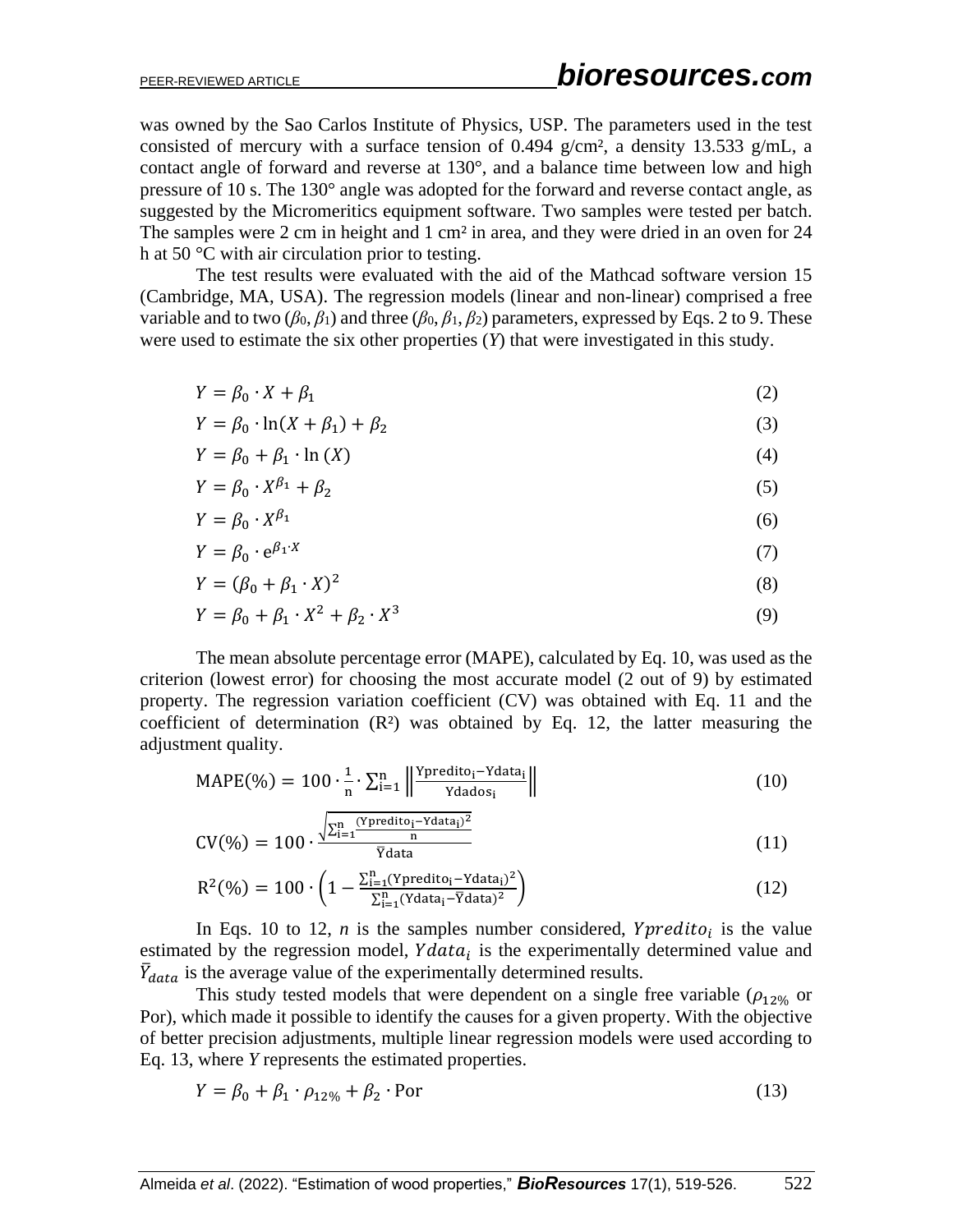### **RESULTS AND DISCUSSION**

Table 1 presents the properties that were evaluated for the eight wood species as well as the results from the statistical analysis.

| <b>Table 1.</b> Average Values $(X_m)$ and the CV for the Studied Properties of the |
|-------------------------------------------------------------------------------------|
| Jatobá, Champanhe, Angelim-vermelho, Tatajuba, Cambará, Cedroarana,                 |
| Cupiúba and Cedro Amazonense Wood Species                                           |

|                                 | Jatobá               |        | Champanhe               |                | Angelim-vermelho |           |  | <b>Tatajuba</b> |                         |
|---------------------------------|----------------------|--------|-------------------------|----------------|------------------|-----------|--|-----------------|-------------------------|
| <b>Properties</b>               | $\boldsymbol{X_{m}}$ | CV(%)  | $\mathsf{X}_\mathsf{m}$ | CV (%)         | $X_{m}$          | CV(%)     |  | $X_{m}$         | CV (%)                  |
| $p_{12\%}$ (g/cm <sup>3</sup> ) | 1.08                 | 3.61   | 1.09                    | 3.08           | 1.13             | 9.75      |  | 0.94            | 6.07                    |
| RRT<br>(% )                     | 3.63                 | 18.01  | 3.95                    | 20.85          | 5.1              | 11.81     |  | 4.28            | 10.8                    |
| <b>RTT</b><br>(% )              | 6.71                 | 10.44  | 6.38                    | 16.94          | 8.38             | 7.97      |  | 5.78            | 10.24                   |
| $f_{c0}$ (MPa)                  | 93.37                | 11.24  | 93.16                   | 5.45           | 77.53            | 7.54      |  | 80.16           | 18.56                   |
| $E_{c0}$ (MPa)                  | 21403                | 13.62  | 23002                   | 10.94          | 16695            | 17.82     |  | 18238           | 15.11                   |
| $f_{c90}$ (MPa)                 | 19.75                | 15.88  | 23.92                   | 21.05          | 25.53            | 8.98      |  |                 |                         |
| $E_{c90}$ (MPa)                 | 1117                 | 15.14  | 1269                    | 14.7           | 1251             | 28.48     |  |                 | ۰                       |
| Por (%)                         | 22.4                 |        | 19.6                    |                | 16.4             |           |  |                 |                         |
|                                 |                      |        |                         |                |                  |           |  |                 |                         |
|                                 |                      |        |                         |                |                  |           |  |                 |                         |
|                                 | Cambará              |        |                         | Cedroarana     |                  | Cupiúba   |  |                 | <b>Cedro Amazonense</b> |
| <b>Properties</b>               | $X_{m}$              | CV (%) | $X_{m}$                 | CV (%)         | $X_{m}$          | CV<br>(%) |  | $X_{m}$         | CV (%)                  |
| $p_{12\%}$ (g/cm <sup>3</sup> ) | 0.56                 | 4.17   | 0.57                    | 7.44           | 0.85             | 2.77      |  | 0.58            | 2.26                    |
| <b>RRT (%)</b>                  | 3.7                  | 14.06  | 3.51                    | 25.23          | 4.6              | 9.61      |  | 3.77            | 8.95                    |
| RTT (%)                         | 7.1                  | 11.54  | 6.45                    | 17.54          | 7.58             | 6.93      |  | 6.08            | 10.36                   |
| $f_{c0}$ (MPa)                  | 43.44                | 12.84  | 41.52                   | 22.77          | 57.36            | 14.07     |  | 46.33           | 5.39                    |
| $E_{c0}$ (MPa)                  | 10380                | 16.72  | 10394                   | 12.81          | 12970            | 15.35     |  | 12952           | 14.76                   |
| $f_{c90}$ (MPa)                 | 6.14                 | 24.01  | ٠                       | $\blacksquare$ | ۰                | ٠         |  | 11.33           | 20.72                   |
| $E_{c90}$ (MPa)                 | 520                  | 17.78  | ٠                       | ۰              | ۰                | ۰         |  | 564             | 22.95                   |

The average values of the tested properties were, for the most part, close to those of literature such as Almeida *et al.* (2019), Lahr *et al.* (2016), and the Instituto de Pesquisas Tecnológicas (2021). Any differences were due to differences in the wood species lots and in the sample's moisture content (Segundinho *et al.* 2017).

The strength classes were defined according to the characteristic compressive strengths parallel to the grains  $(f_{c0,k})$  obtained for each wood species, being: Jatobá C60  $(f_{c0,k} = 79.86 \text{ MPa})$ , Champanhe C60  $(f_{c0,k} = 96.58 \text{ MPa})$ , Angelim-Vermelho C60  $(f_{c0,k} = 72.38 \text{ MPa})$ , Tatajuba C60  $(f_{c0,k} = 60.06 \text{ MPa})$ , Cambará C40  $(f_{c0,k} = 10^{-10})$ 38.94 MPa), Cedroarana C30 ( $f_{c0,k}$  = 29.05 MPa), Cupiúba C50 ( $f_{c0,k}$  = 51.04 MPa), and Cedro Amazonense ( $f_{c0,k} = 46,64 \text{ MPa}$ ) (NBR 7190 1997).

Equation 14 expresses the best adjustment obtained for the estimation of porosity (Por - dimensionless) as a function of apparent density  $(g/cm<sup>3</sup>)$ , considering the set of all wood species. It is noteworthy that the CV, the MAPE, and the R<sup>2</sup> values were equal to 3.31%, 2.73%, and 99.54%. This illustrated the excellent precision obtained in the Por estimate by  $\rho_{12\%}$  for the species with densities between 0.56 and 1.13 g/cm<sup>3</sup>.

$$
Por = -0.864 \cdot \rho_{12\%} + 1.15 \tag{14}
$$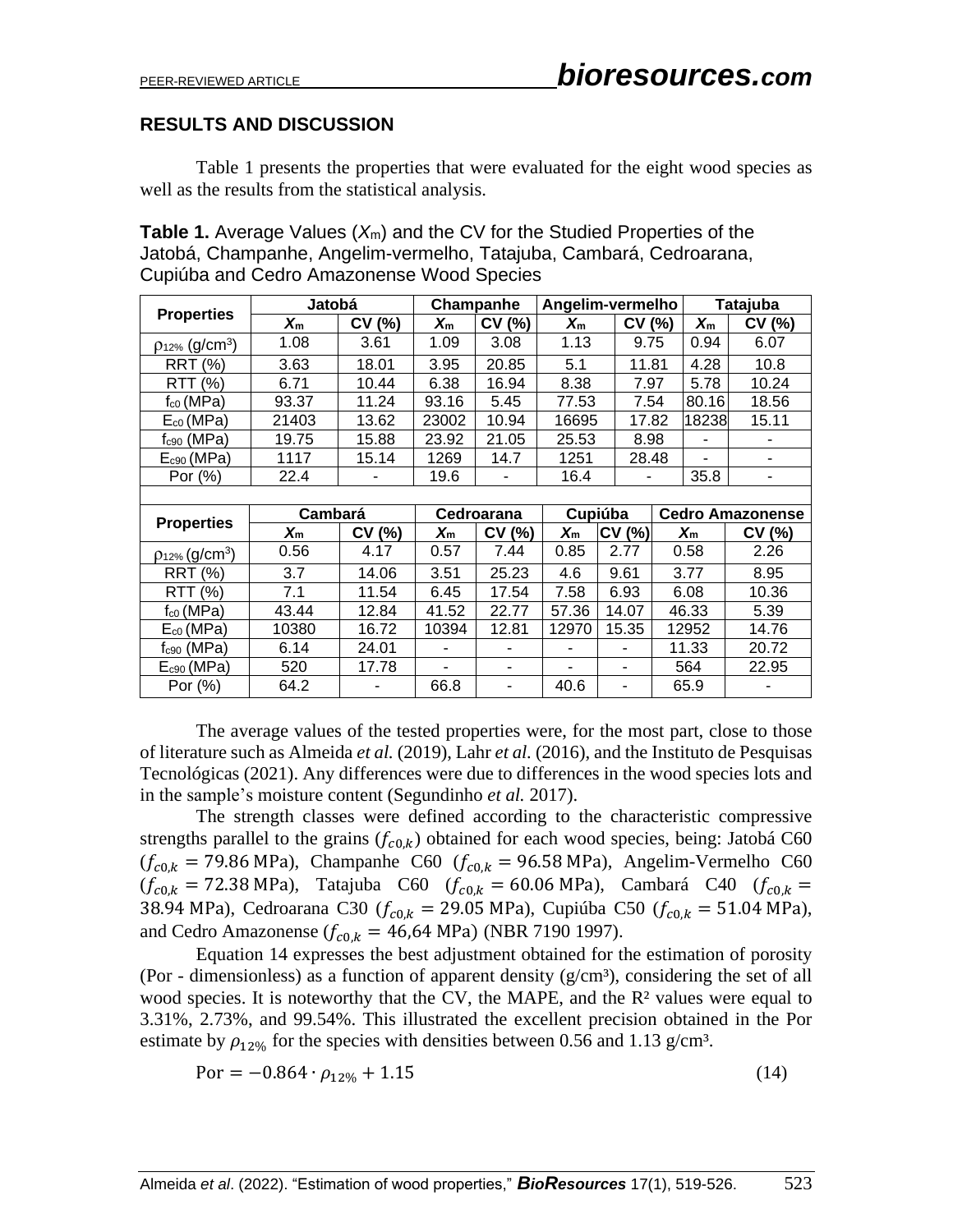Tables 2 and 3 show the results (best adjustments by property) of the regression models considering the apparent density and porosity as an estimator, respectively. The multiple regression models that were obtained are shown in Table 4.

**Table 2.** Regression Models Results Considering the Apparent Density as an Estimator of the Other Properties

| <b>Models</b>                                                        | <b>MAPE (%)</b> | $R^2$ (%) |
|----------------------------------------------------------------------|-----------------|-----------|
| $RRT = -1.731 \cdot 10^{-3} \cdot \rho_{12\%}{}^{-10.5337} + 4.3139$ | 7.36            | 37.15     |
| $RTT = 6.552 \cdot \rho_{12\%}^2 - 9.886 \cdot \rho_{12\%} + 10.121$ | 9.67            | 8.61      |
| $f_{c0} = (3.65 + 5.199 \cdot \rho_{12\%})^2$                        | 8.05            | 88.52     |
| $E_{c0} = 1.694 \cdot 10^4 \cdot \rho_{12\%} + 1.349 \cdot 10^4$     | 12.01           | 75.62     |
| $f_{c90} = 3.437 \cdot ln(\rho_{12\%} - 0.559) + 25$                 | 4.99            | 95.75     |
| $E_{c90} = 1.237 \cdot 10^3 \cdot \rho_{12\%} - 188.76$              | 3.12            | 98.49     |

The models that were generated for the shrinkage estimation had  $R<sup>2</sup>$  values of less than 50%, while the R<sup>2</sup> values for the properties' estimation of  $f_{c0}$ ,  $E_{c0}$ ,  $f_{c90}$ , and  $E_{c90}$  from the apparent density varied between 75.62% and 98.49%. These results confirmed that the apparent density was a good estimator of the wood species properties.

**Table 3.** Regression Models Results Considering the Porosity as an Estimator of the Other Properties

| <b>Models</b>                                                                                             | <b>MAPE (%)</b> | $R^2$ (%) |
|-----------------------------------------------------------------------------------------------------------|-----------------|-----------|
| $RRT = -0.032 \cdot ln(Por - 0.164) + 3.867$                                                              | 6.53            | 57.82     |
| $RTT = -0.049 \cdot ln(Por - 0.164) + 6.506$                                                              | 6.23            | 54.96     |
| $f_{c0} = -37.751 \cdot \text{Por}^2 - 62.482 \cdot \text{Por} + 100.542$                                 | 8.96            | 86.78     |
| $E_{c0} = 1.984 \cdot 10^3 \cdot \text{Por}^2 - 2.097 \cdot 10^4 \cdot \text{Por} + 2.403 \cdot 10^4$     | 13.14           | 73.46     |
| $f_{c90} = 182.2066 \cdot Po^2 - 184.9342 \cdot Por + 51.999$                                             | 1277            | 95.77     |
| $E_{c90} = 1.9342 \cdot 10^3 \cdot \text{Por}^2 - 3.1002 \cdot 10^3 \cdot \text{Por} + 1.7409 \cdot 10^3$ | 4.00            | 98.72     |

The regression models that considered porosity as a shrinkage estimator had  $\mathbb{R}^2$ values greater than 50%, and it can be said that it is possible to estimate the shrinkage through the wood porosity values. The shrinkage values are directly influenced by the anatomical characteristics of the wood species. Based on the determination coefficients obtained, porosity is the best estimator for these properties. The properties estimation of  $f_{c0}$ ,  $E_{c0}$ ,  $f_{c90}$ , and  $E_{c90}$  through the porosity showed R<sup>2</sup> values greater than 78%.

**Table 4.** The Results of Multiple Linear Regression Models

| <b>Models</b>                                                                                  | <b>MAPE (%)</b> | $R^2$ (%) |
|------------------------------------------------------------------------------------------------|-----------------|-----------|
| $RRT = 12.870 - 8.55 \cdot Por - 6.181 \cdot \rho_{12\%}$                                      | 8.82            | 34.80     |
| $RTT = 48.118 - 36.67 \cdot Por - 30.694 \cdot \rho_{12\%}$                                    | 6.33            | 48.41     |
| $f_{c0} = -238.92 + 204.204 \cdot Por + 259.676 \cdot \rho_{12\%}$                             | 8.33            | 90.57     |
| $E_{c0} = -5.802 \cdot 10^4 + 5.164 \cdot 10^4 \cdot Por + 6.157 \cdot 10^4 \cdot \rho_{12\%}$ | 11.09           | 78.06     |
| $f_{c90} = -29.262 + 19.562 \cdot Por + 44.133 \cdot \rho_{12\%}$                              | 16.10           | 91.58     |
| $E_{c90} = 1.748 \cdot 10^3 - 1.691 \cdot 10^3 \cdot Por - 187.422 \cdot \rho_{12\%}$          | 4 71            | 98.45     |

The models that were generated to estimate the properties of  $f_{c0}$ ,  $E_{c0}$ ,  $f_{c90}$ , and  $E_{c90}$ through the porosity and bulk density had high  $R<sup>2</sup>$  values (78.06% to 98.45%). The apparent density caused the models generated for the RRT and RTT estimates to present lower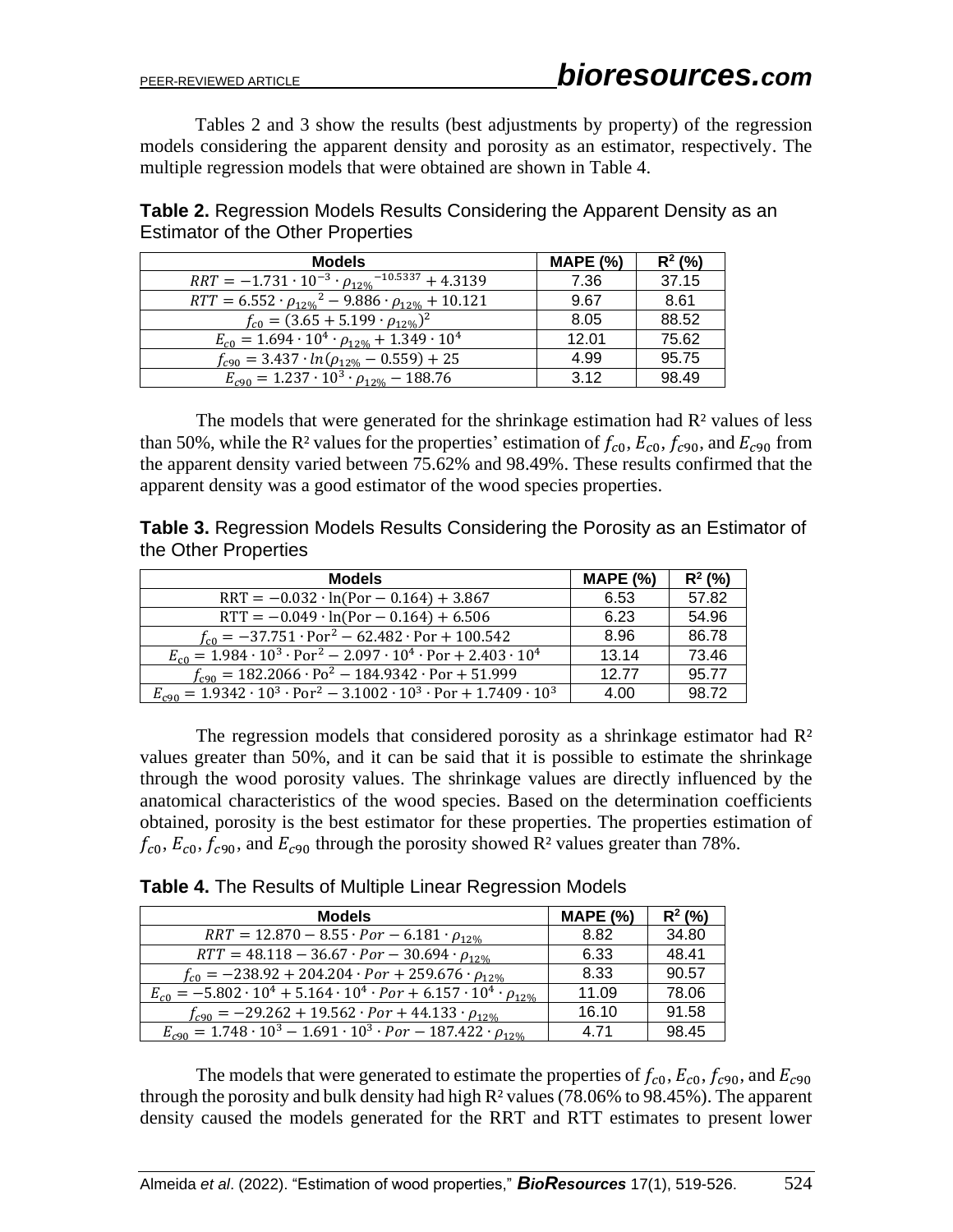determination coefficients when compared to the models that considered only porosity as a shrinkage estimator.

# **CONCLUSIONS**

- 1. The apparent density was a good estimator of the  $f_{c0}$ ,  $E_{c0}$ ,  $f_{c90}$ , and  $E_{c90}$  properties. However, it was not possible to estimate the shrinkage considering only density as an independent variable.
- 2. All properties that were evaluated in this research could be estimated considering porosity as an independent variable, where it was possible to estimate the shrinkage values, which are directly linked to the wood anatomical factors. Up to this point, researchers have not achieved such precision in their estimates.
- 3. It was not possible to estimate the shrinkage considering the apparent density and the porosity. The other properties could be estimated using multiple linear regression models.
- 4. The estimates of properties such as the dimensional stability and the normal compression of the grain, which characterize a fragile rupture mode, should consider anatomical factors such as porosity to achieve the maximum precision degree. Further research on this subject is recommended so that even more accurate models are obtained.

# **REFERENCES CITED**

- ABNT NBR 7190 (1997). "Projeto de estruturas de madeira [Design of wooden structures]," Brazilian Association of Technical Standards, Rio de Janeiro, Brazil.
- Almeida, D. H., Scaliante, R. M., Christoforo, A. L., Varanda, L. D., Lah, F. A. R., Dias, A. A., and Calil, C. (2014) "Tenacidade da madeira como função da densidade aparente [Wood toughness as a function of bulk density]," *Revista Árvore* 38(1), 203- 207. DOI: 10.1590/s0100- 67622014000100020
- Almeida, T. H., Almeida, D. H., Marcolin, L. A., Gonçalves, D., Christoforo, A. L., and Lahr, F. A. R. (2015). "Correlation between dry density and volumetric shrinkage coefficient of three Brazilian tropical wood species," *International Journal of Materials Engineering* 5(1), 50-63. DOI: 10.5923/j.ijme.20150501.01
- Almeida, T. H., Almeida, D. H., Araújo, V. A., Silva, S. A. M., Christoforo, A. L., and Lahr, F. A. R. (2017). "Density as estimator of dimensional stability quantities of Brazilian tropical woods," *BioResources* 12(3), 6579-6590. DOI: 10.15376/biores.12.3.6579-6590
- Almeida, A. S., Criscuolo, G., Almeida, T. H., Christoforo, A. L., Chahud, E., Branco, L. A. M. N., Pinheiro, R. V., and Lahr, F. A. R. (2019). "Influence of CCA-A preservative on physical-mechanical properties of Brazilian tropical woods," *BioResources* 14(2), 3030-3041. DOI: 10.15376/biores.14.2.3031-3041
- Cavalheiro, R. S., Almeida, D. H., Almeida, T. H., Christoforo, A. L., and Lahr, F. A. R. (2016). "Density as estimator of shrinkage for some Brazilian wood species,"